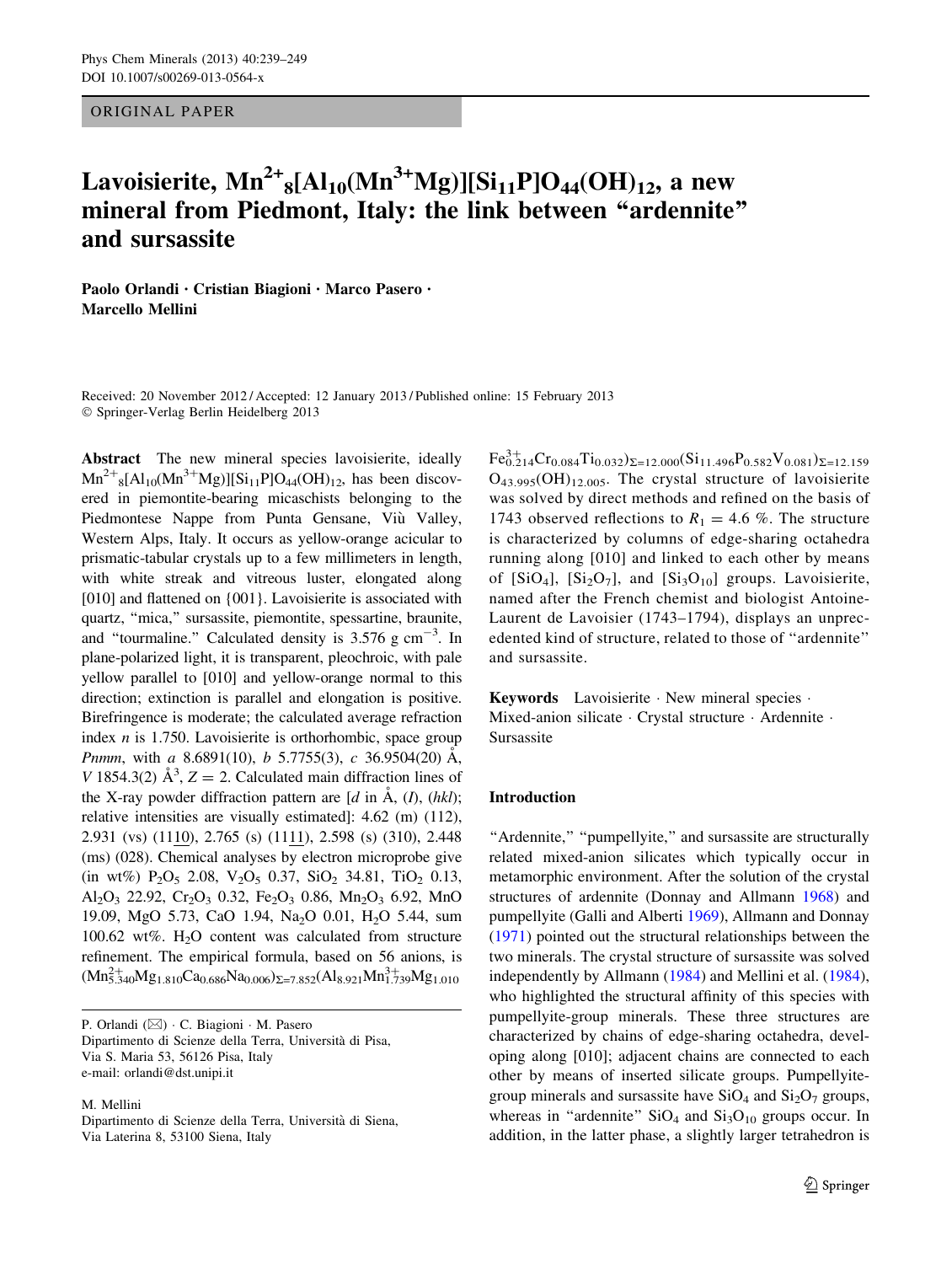<span id="page-1-0"></span>occupied by  $As^{5+}$  and  $V^{5+}$  cations, which occur in the two members of the ardennite series, ardennite-(As) and ardennite-(V), respectively. In the cavities of the framework, sevenfold and sixfold coordinated cations  $(Mn^{2+}, Ca^{2+},$  $Mg^{2+}$ ) are located.

Ferraris et al. ([1986](#page-10-0)) interpreted the close relationships between sursassite, "pumpellyite," and "ardennite" considered as the members of a polysomatic family; Merlino [\(1990\)](#page-10-0) described these structures as composed by two different kinds of layer occurring in regular alternation, according to the OD theory (Dornberger-Schiff [1966\)](#page-10-0). HRTEM studies showed the frequent occurrence of sursassite-pumpellyite intergrowths (Mellini et al. [1984](#page-10-0)) and of polytypic features in selected specimens of ardennite (Pasero and Reinecke [1991](#page-10-0)), together with disordered sequences as well.

During a systematic study of specimens of ''ardennite'' from world-wide localities, Chimenti [\(2004\)](#page-10-0) recognized the presence of an ardennite-like phase at Punta Gensane, Viù Valley, Piedmont, Italy, underlining its chemical peculiarity, that is, the high Si content. Previously, a chemically anomalous "ardennite," having a very high  $Si/(As + V + P)$ ratio, was described by Pasero and Reinecke [\(1991\)](#page-10-0) from Mili, near Karystos, southern Evvia Island, Greece. Through a selected area electron diffraction (SAED) study of the Greek anomalous ''ardennite,'' the latter authors reported a double c periodicity, that is, ca. 37  $\AA$ , interpreting it as a new "ardennite" polytype, coexisting with the "normal ardennite," which has a  $c$  axis of ca. 18.5  $\AA$ .

Besides the anomalous chemical composition, the phase from Punta Gensane had a doubled  $c$  parameter; therefore, it was a potentially new mineral species. The new mineral and its name have been approved by the IMA-CNMNC (no. 2012-009). The name lavoisierite is in honor of the French chemist and biologist Antoine-Laurent de Lavoisier (1743–1794), considered to be one of the fathers of the modern chemistry. The type material is deposited in the mineralogical collections of the Museo di Storia Naturale, University of Pisa, Via Roma 79, Calci (Pisa, Italy), under the catalog number 19637. A cotype specimen is kept in the mineralogical collections of the Museo Regionale di Scienze Naturali, Via Giovanni Giolitti 36, Torino (Italy), with catalog number M/U 16359.

#### Geological setting and mineral occurrence

The presence of Mn-bearing sorosilicates in the oceanic sequences of the Mesozoic Piedmont-Ligurian basin is well known since the study of Gennaro [\(1925](#page-10-0)) reporting the occurrence of ''ardennite'' in piemontite-bearing micaschists from the Lanzo Valleys, observing the similarity between these rocks and those described by Stella [\(1894](#page-10-0)). Recently, Barresi et al. [\(2007](#page-10-0)) described the new mineral

ardennite-(V) from Sparone, Locana Valley, Piedmont, Italy, not far from Lanzo Valleys.

Punta Gensane was not considered so far an important mineralogical locality and its mineralogy and petrography were never described; the occurrence of ''ardennite'' from this locality was reported by Piccoli et al. [\(2007](#page-10-0)), who quoted the results of Chimenti [\(2004](#page-10-0)). Old specimens labeled as ''ardennite'' were kept in the mineralogical collections of the Museo Regionale di Scienze Naturali of Torino, donated by Ferruccio Zambonini (1880–1932), at the beginning of XX century.

The crystallization of lavoisierite is related to the Alpine tectono-metamorphic events involving (Mn, Al)-rich metasediments. Associated minerals are quartz, ''mica,'' sursassite, piemontite, spessartine, braunite, and ''tourmaline.''

## Mineral characterization

Appearance and physical properties

Lavoisierite occurs as acicular and prismatic-tabular crystals, elongated on [010] and flattened on {001}, up to a few millimeters in length. It is yellow-orange in color, with white streak and vitreous luster. In plane-polarized light, lavoisierite is transparent and pleochroic, pale yellow parallel to [010] and yellow-orange normal to this direction. Between crossed polars, the mineral shows parallel extinction, with positive elongation parallel to [010]. Birefringence is moderate. Refractive indices were measured in white light using the Becke line method; along [010] and

Table 1 Chemical data (average of 3 analyses) for lavoisierite

| Oxide                          | wt%    | Range         | Probe standard   |
|--------------------------------|--------|---------------|------------------|
| $P_2O_5$                       | 2.08   | 1.88–2.88     | Apatite          |
| $V_2O_5$                       | 0.37   | $0.28 - 0.43$ | Metallic V       |
| SiO <sub>2</sub>               | 34.81  | 34.26–35.17   | Diopside         |
| TiO <sub>2</sub>               | 0.13   | $0.05 - 0.20$ | <b>Ilmenite</b>  |
| $Al_2O_3$                      | 22.92  | 22.45–23.57   | Plagioclase      |
| $Cr_2O_3$                      | 0.32   | $0.22 - 0.42$ | Chromite         |
| Fe <sub>2</sub> O <sub>3</sub> | 0.86   | $0.36 - 1.11$ | <b>Ilmenite</b>  |
| MgO                            | 5.73   | $5.57 - 5.83$ | Olivine          |
| $MnO_{(tot)}$ *                | 25.31  | 24.94–25.92   | <b>Bustamite</b> |
| CaO                            | 1.94   | $1.74 - 2.11$ | Diopside         |
| Na <sub>2</sub> O              | 0.01   | $0.00 - 0.02$ | Albite           |
| $H_2O_{(calc)}$ **             | 5.45   |               |                  |
| $Total***$                     | 100.63 |               |                  |
|                                |        |               |                  |

 $*$  Recalculated as MnO 19.09, Mn<sub>2</sub>O<sub>3</sub> 6.92, as to yield 32 total cations pfu and 100 positive charges

<sup>\*\*</sup> Calculated so as to give 56 anions pfu and an O/OH ratio so as to achieve the charge balance

<sup>\*\*\*</sup> Including  $H_2O_{\text{(calc)}}$  and the recalculated MnO and Mn<sub>2</sub>O<sub>3</sub> instead of  $MnO_{(tot)}$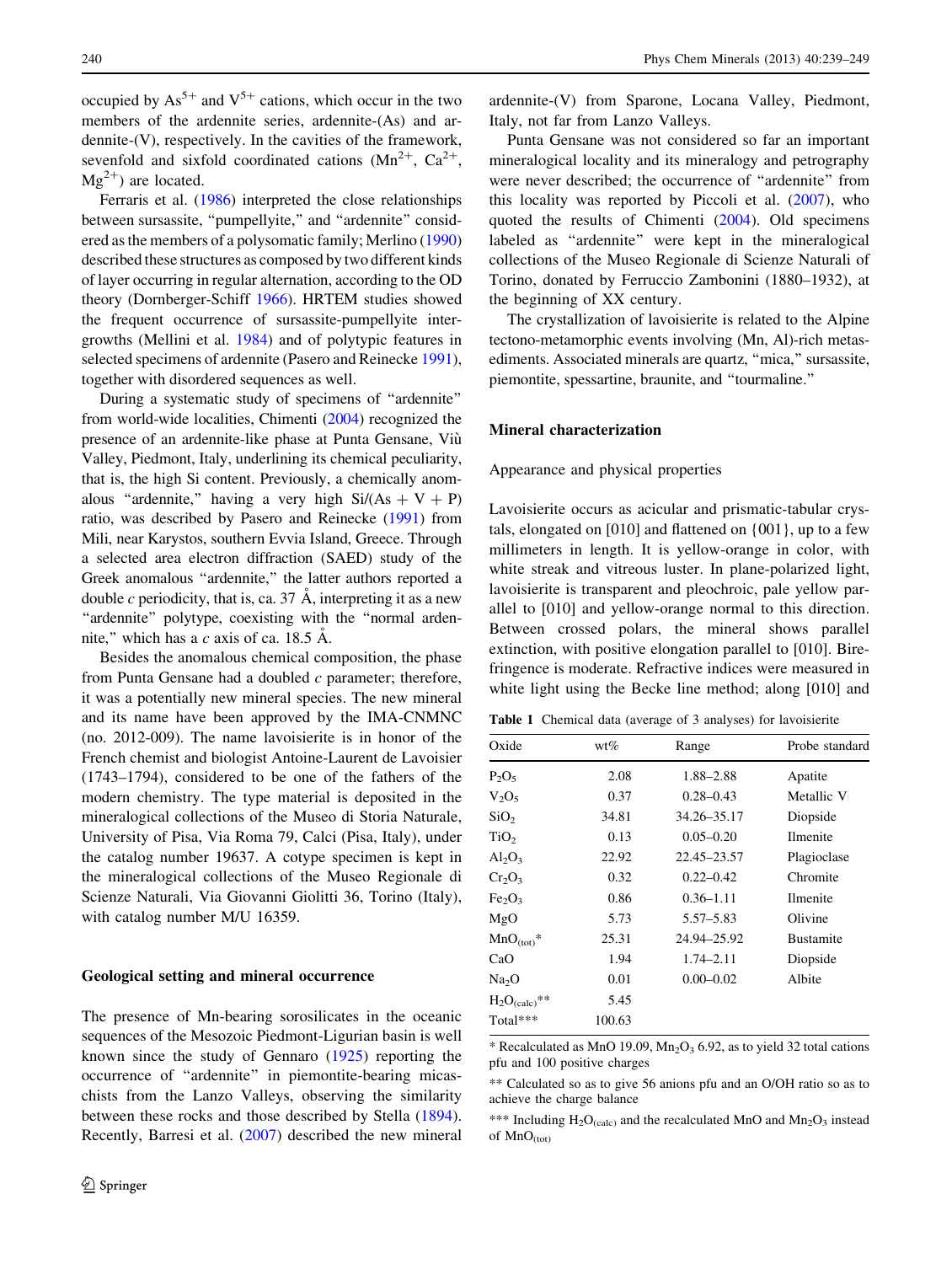<span id="page-2-0"></span>Table 2 Observed powder X-ray diffraction data for lavoisierite

| $I_{\rm obs}$ | $d_{\rm meas}$ | $I_{\rm calc}$   | $d_{\rm calc}$ | $h$ $k$ $l$ | $I_{\rm obs}$ | $d_{\text{meas}}$ | $I_{\rm calc}$   | $d_{\rm calc}$ | $h$ $k$ $l$ |
|---------------|----------------|------------------|----------------|-------------|---------------|-------------------|------------------|----------------|-------------|
|               |                | 17               | 8.46           | 101         |               |                   | 13               | 2.327          | 224         |
| w             | 7.13           | 18               | 7.10           | 103         | ${\sf m}$     | 2.318             | $\boldsymbol{7}$ | 2.324          | 317         |
| ${\sf W}$     | 6.07           |                  |                |             |               |                   | 21               | 2.314          | 1 1 1 4     |
| <b>VW</b>     | 5.70           | $\mathbf{1}$     | 5.71           | 011         |               |                   | 18               | 2.287          | 225         |
| VW            | 5.45           |                  |                |             | ${\sf m}$     | 2.263             | 43               | 2.258          | 318         |
| ${\mathsf W}$ | 4.99           | $\mathbf 5$      | 5.02           | 106         |               |                   | 14               | 2.256          | 2014        |
| W             | 4.73           | $\boldsymbol{9}$ | 4.77           | 111         |               |                   | 18               | 2.240          | 226         |
| ${\bf m}$     | 4.62           | 100              | 4.65           | $112$       | mw            | 2.164             | 37               | 2.157          | 402         |
|               |                | 16               | 4.62           | 008         |               |                   | 16               | 2.143          | 2015        |
| W             | 4.52           | 13               | 4.51           | $107$       | mw            | 2.108             | 41               | 2.106          | 0212        |
| ${\sf W}$     | 4.48           | 47               | 4.48           | 113         |               |                   | 26               | 2.075          | 229         |
| m             | 4.23           | 33               | 4.23           | 202         |               |                   | 14               | 2.049          | 406         |
| VW            | 3.961          | 10               | 3.93           | 204         | W             | 2.045             | $\,6$            | 2.045          | 320         |
| m             | 3.747          | 66               | 3.745          | 205         |               |                   | $\overline{9}$   | 2.039          | 2016        |
|               |                | 11               | 3.712          | 109         |               | 2.019             | 17               | 2.021          | 412         |
| W             | 3.556          | 14               | 3.550          | 206         | mw            |                   | 34               | 2.016          | 2210        |
| ${\sf W}$     | 3.440          | $\sqrt{2}$       | 3.457          | 211         | ${\sf VW}$    | 1.979             | 15               | 1.982          | 3 1 1 2     |
| m             | 3.167          | 31               | 3.165          | 208         |               |                   | $\boldsymbol{9}$ | 1.955          | 2211        |
| VW            | 3.037          | 8                | 3.024          | 216         | W             | 1.874             | $\,8\,$          | 1.873          | 4010        |
|               |                | 77               | 2.930          | 1110        |               |                   | 15               | 1.870          | 132         |
| <b>vs</b>     | 2.931          | 33               | 2.896          | 300         |               | 1.808             | 31               | 1.804          | 0216        |
|               |                | 47               | 2.888          | 020         | m             |                   | $\,$ 6 $\,$      | 1.803          | 1119        |
| <b>VW</b>     | 2.815          | 12               | 2.815          | 2010        | ${\sf W}$     | 1.788             | 11               | 1.781          | 4 1 10      |
|               |                | 24               | 2.764          | 304         | <b>VW</b>     | 1.681             | $\overline{7}$   | 1.675          | 1310        |
| ${\bf s}$     | 2.765          | 17               | 2.756          | 024         | ${\mathsf W}$ | 1.657             | $\,6$            | 1.657          | 512         |
|               |                | 90               | 2.754          | 1111        |               |                   | 7, 11            | 1.649          | 5 1 3, 427  |
|               |                | 25               | 2.710          | $122$       | VW            | 1.636             | 11               | 1.640          | 1311        |
| mw            | 2.659          | 57               | 2.657          | 2011        |               |                   | 10               | 1.611          | 4 1 14      |
|               |                | 34               | 2.593          | 1112        | ${\sf W}$     | 1.607             | 69               | 1.604          | 1312        |
| $\mathbf s$   | 2.598          | 78               | 2.589          | 310         |               |                   | 23               | 1.603          | 330         |
|               |                | 13               | 2.583          | 311         |               |                   | 16               | 1.599          | 429         |
| W             | 2.517          | 22               | 2.512          | 2012        |               |                   | 12               | 1.586          | 1122        |
|               |                | 14               | 2.504          | 126         | ${\sf m}$     | 1.576             | 57               | 1.571          | 4 2 10      |
| ms            | 2.448          | 80               | 2.449          | 028         |               |                   | $\,6$            | 1.566          | 2022        |
|               |                | 39               | 2.447          | 1 1 1 3     |               |                   | $\,8\,$          | 1.556          | 0220        |
|               |                | 6                | 2.414          | 2111        | m             | 1.544             | 33               | 1.542          | 4211        |
| W             | 2.403          | 13               | 2.405          | 220         | W             | 1.517             |                  |                |             |
|               |                | 17               | 2.400          | 221         |               |                   |                  |                |             |

The  $d_{hkl}$  values were calculated on the basis of the unit cell refined by using single-crystal data. Intensities ( $III_{100} \times 100 > 1$  only) were calculated on the basis of the structural model. Observed intensities were visually estimated

The five strongest reflections are shown in bold

vs very strong,  $s$  strong,  $ms$  medium-strong,  $m$  medium,  $mw$  medium-weak,  $w$  weak,  $vw$  very weak

normal to this direction, the measured refractive indices are  $>1.69$ . The mean refractive index *n* of lavoisierite, calculated using the Gladstone-Dale relationship (Mandarino [1979,](#page-10-0) [1981](#page-10-0)) and the empirical formula, is 1.750.

Density was not measured, due to the difficult in separating lavoisierite from the admixed phases and the small crystal size; the calculated density, based on the empirical formula used for the calculation of the mean refractive index, is  $3.576$  g cm<sup>-3</sup>.

Lavoisierite is brittle; no cleavage or parting were observed. Hardness could not be measured, due to the small size of crystals.

# Chemical data

Quantitative chemical data were collected using a JEOL JXA-8200 electron microprobe, using an acceleration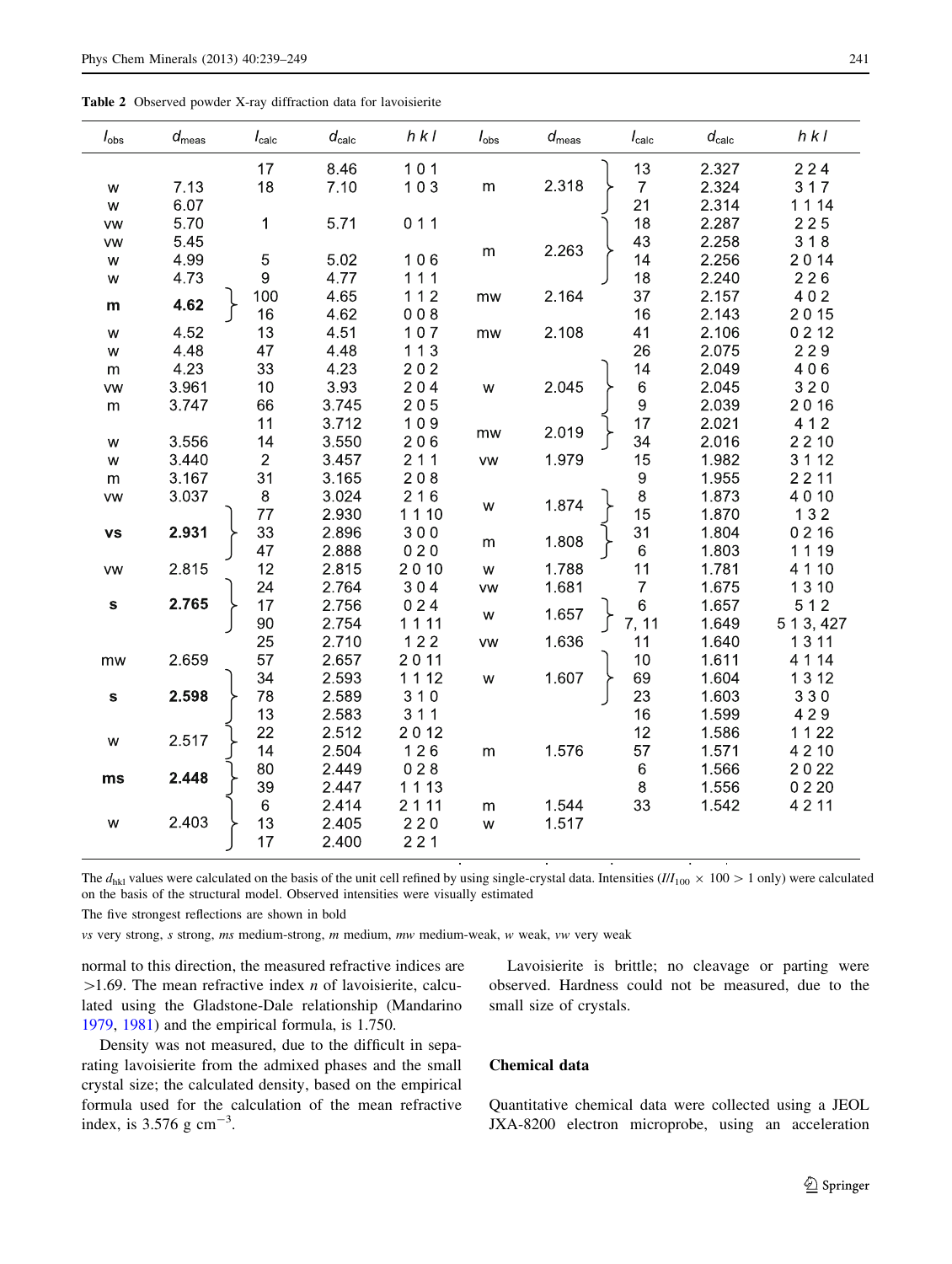voltage of 15 kV and a beam current of 20 nA. The beam size was set to  $1 \mu$ m. Analytical data are reported in Table [1.](#page-1-0)

The chemical data were processed in order to give a chemical formula based on 56 anions. The analytical values of  $MnO_{(tot)}$  were split between MnO and  $Mn<sub>2</sub>O<sub>3</sub>$  to yield 32 total non-H cations per formula unit  $(pfu)$  and 100 positive charges. The O/OH ratio was adjusted as to achieve the charge balance; consequently, the wt% of  $H_2O$ was calculated accordingly and included in Table [1](#page-1-0).

The empirical formula, based on 56 anions pfu, is  $(Mn_{5.340}^{2+}Mg_{1.810}Ca_{0.686}Na_{0.006})_{\Sigma=7.852}(Al_{8.921}Mn_{1.739}^{3+}Mg_{1.010}$  $\text{Fe}_{0.214}^{3+}\text{Cr}_{0.084}\text{Ti}_{0.032}\text{)}_{\Sigma=12.000}(\text{Si}_{11.496}\text{P}_{0.582}\text{V}_{0.081})_{\Sigma=12.159}\text{O}_{43.995}$  $(OH)_{12,005}$ . The empirical formula simplifies to  $(Mn^{2+}{}_{5}Mg_2Ca)_{\Sigma 8}(Al_9Mn^{3+}{}_{2}Mg)_{\Sigma 12}(Si_{11}P)O_{44}(OH)_{12}.$  However, since  $Mn^{2+}$  is the dominant cation at the A sites, and Al is the dominant cation at the M2, M3, and M4 sites (see below), the ideal formula could be written  $Mn^{2+}{}_{8}[Al_{10}(Mn^{3+}Mg)]$  $(Si_{11}P)O_{44}(OH)_{12}$ . At the *M*1 site, both  $Mn^{3+}$  and  $Mg^{2+}$  must occur, being a case of valency-imposed double site occupancy (Hatert & Burke, [2008](#page-10-0)).

# X-ray crystallography and crystal structure determination

The powder X-ray diffraction pattern of lavoisierite was obtained using a 114.6-mm Gandolfi camera and Ni-filtered CuK $\alpha$  radiation (Table [2\)](#page-2-0). Indexing of the reflections was based on a calculated powder pattern obtained by the structural model described below, using the software POWDERCELL (Kraus and Nolze [1996](#page-10-0)). The unit-cell parameters were not refined from the powder data, owing to the multiplicity of indices of the majority of the most intense diffraction lines.

Single-crystal X-ray diffraction data were collected using an Oxford Xcalibur single-crystal diffractometer equipped with a Sapphire 3 CCD area detector, with graphite-monochromatized  $M \circ K \alpha$  radiation, at the Centro Interdipartimentale di Analisi e Determinazioni Strutturali (CIADS) of the University of Siena. The detector-to-crystal working distance was 45 mm. The data were corrected for Lorentz and polarization factors; an analytical numerical absorption correction using a multifaceted crystal model was applied (Clark and Reid [1995](#page-10-0)). Crystal data and experimental details are reported in Table 3.

The refinement of the unit-cell parameters gave  $a = 8.6891(10), \quad b = 5.7755(3), \quad c = 36.9504(20)$  Å,  $V = 1854.3(2)$   $\AA^3$ . The *a*:*b*:*c* ratio is 1.505:1:6.398. A total of 2382 independent reflections were collected, and the structure was solved and refined by means of the SHELX set of programs (Sheldrick [2008](#page-10-0)).

The  $|E^2-1|$  value is 1.076, thus suggesting a possible presence of a center of symmetry; space group absences suggest a possible space group Pnmm, the same as "ardennite". A trial was done in solving the crystal structure assuming this space group symmetry, using the SHELXS-97 (Sheldrick [2008](#page-10-0)) software. The positions of the heaviest atoms, that is, Mn, were located; through successive difference-Fourier maps, the crystal structure was completed. Scattering curves for neutral atoms were taken from the International Tables for X-ray Crystallography ([1992\)](#page-10-0).

The crystal structure of lavoisierite shows eight sixfold and sevenfold coordinated sites, seven tetrahedral sites, and 23 anion sites. The occupancy of the eight independent cation sites was refined using the following curves: Mn versus Ca at the A1 site; Mn versus Mg at the A2, A3, A4, and M1 sites; Al versus Mn at the M2, M3, and M4 sites.

The site occupancy of the M1 site points to  $Mn_{0.492(6)}Mg_{0.508(6)}$ , in good agreement with the expected value of  $Mn_{0.50}Mg_{0.50}$ , corresponding to the ideal valencyimposed double site occupancy; consequently, the site occupancy of this site was fixed at the ideal value. The site occupancy of the M4 site points to a full occupancy by

Table 3 Crystal data and summary of parameters describing data collection and refinement for lavoisierite

| Crystal data                                              |                                |
|-----------------------------------------------------------|--------------------------------|
| Crystal size $(mm3)$                                      | $0.19 \times 0.10 \times 0.05$ |
| Cell setting, space group                                 | Orthorhombic, Pnmm             |
| Unit-cell dimensions                                      |                                |
| $a(\AA)$                                                  | 8.6891(10)                     |
| $b(\AA)$                                                  | 5.7755(3)                      |
| $c(\AA)$                                                  | 36.9504(20)                    |
| $V(\AA^3)$                                                | 1854.3(2)                      |
| Z                                                         | 2                              |
| Data collection and refinement                            |                                |
| Radiation type $(\lambda)$                                | $M$ ο Κα (0.71073 Å)           |
| Temperature (K)                                           | $\sim$ 298                     |
| Maximum observed 2 $\theta$ (°)                           | 58.09                          |
| Measured reflections                                      | 5683                           |
| Unique reflections                                        | 2382                           |
| Reflections $F_0 > 4 \sigma F_0$                          | 1743                           |
| $R_{\text{int}}$                                          | 0.0257                         |
| $R\sigma$                                                 | 0.0375                         |
| Range of $h, k, l$                                        | $-3 \le h \le 10$              |
|                                                           | $-6 < k < 7$                   |
|                                                           | $-49 < l < 49$                 |
| $R_1$ $[F_0 > 4 \sigma F_0]$                              | 0.0464                         |
| $R_1$ (all data)                                          | 0.0666                         |
| $wR_2$ (on $F_0^2$ )                                      | 0.1403                         |
| Goof                                                      | 1.254                          |
| Number of l.s. parameters                                 | 239                            |
| $\Delta \rho_{\text{max}}$ and $\Delta \rho_{\text{min}}$ | $1.29, -1.46$                  |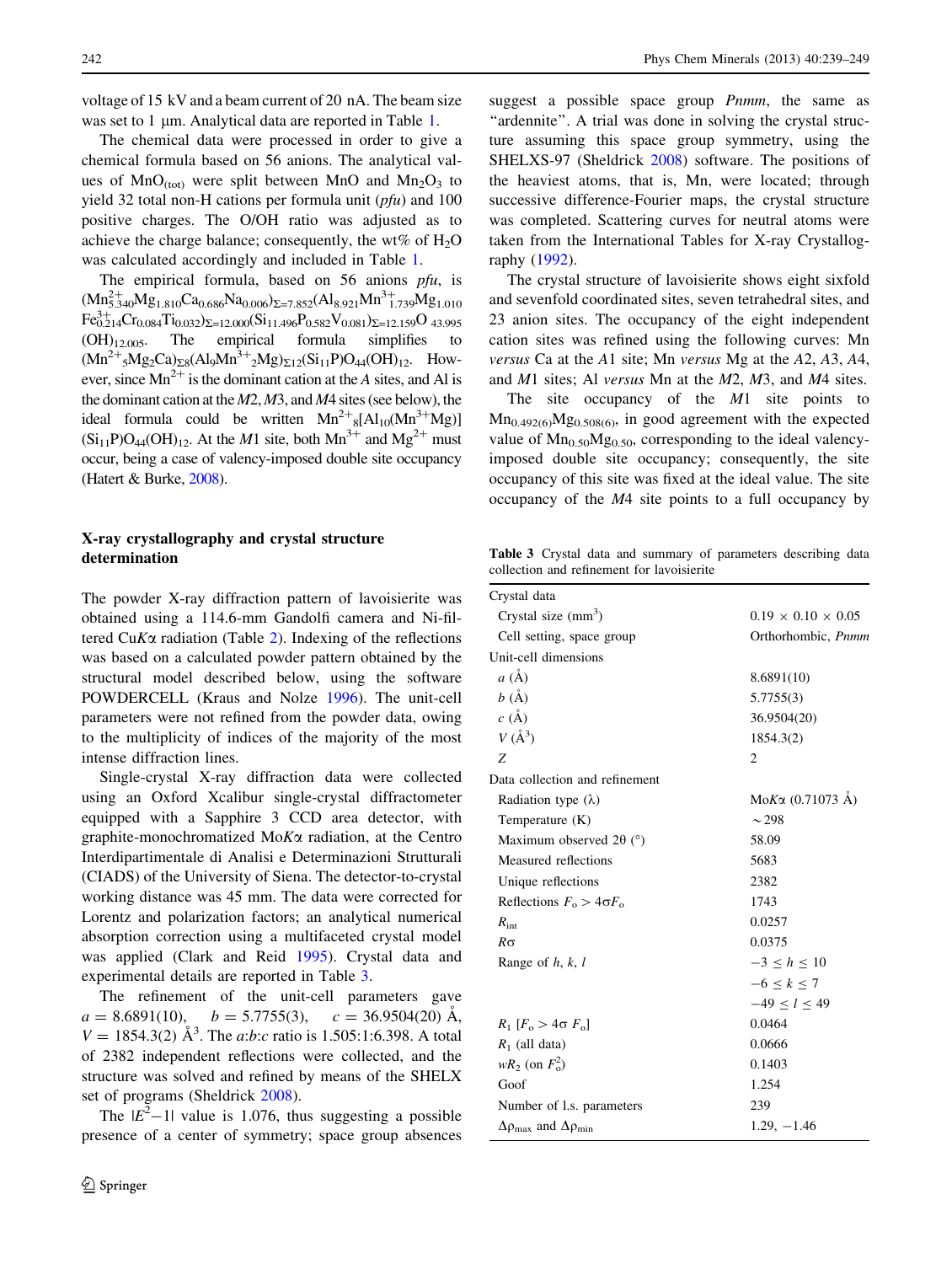aluminum. The tetrahedral  $T$  sites are occupied by silicon, with the exception of the small  $T4$  site; its occupancy was fixed at  $(Si<sub>0.50</sub>P<sub>0.50</sub>)$ , taking into account both the chemistry and the average T4–O bond length.

Introducing anisotropic displacement parameters for cations and anions (with the exception of five oxygen atoms, that gave negative displacement parameters),  $R_1$ converged to 0.046 for 1743 observed reflections and 239 parameters. The atomic coordinates and the equivalent or isotropic displacement parameters are given in Table 4; selected bond distances are given in Table [5](#page-5-0).

**Table 4** Atomic coordinates and equivalent isotropic or isotropic  $(*)$  displacement parameters  $(\hat{A}^2)$  for lavoisierite

| Atom             | Wyckoff site             | Occupancy                            | x/a           | y/b              | z/c           | $U_{\text{eq}}$ or $U_{\text{iso}}^*$ |
|------------------|--------------------------|--------------------------------------|---------------|------------------|---------------|---------------------------------------|
| A1               | 4f                       | $Mn_{0.58(1)}Ca0.42(1)$              | 0.8689(2)     | 1/4              | 0.70330(4)    | 0.0077(5)                             |
| A2               | 4f                       | $Mn_{0.70(1)}Mg_{0.30(1)}$           | 0.4267(2)     | 3/4              | 0.70586(4)    | 0.0068(5)                             |
| A <sub>3</sub>   | 4f                       | $Mn_{0.74(1)}Mg_{0.26(1)}$           | 0.7841(2)     | 3/4              | 0.45668(4)    | 0.0073(5)                             |
| A4               | 4f                       | $Mn_{0.76(1)}Mg_{0.24(1)}$           | 0.7581(2)     | 3/4              | 0.54683(4)    | 0.0065(5)                             |
| M1               | 4e                       | $Mn_{0.50}Mg_{0.50}$                 | 0.1327(2)     | 0.0055(3)        | $^{3}/_{4}$   | 0.0054(4)                             |
| M <sub>2</sub>   | 4d                       | $Al_{0.98(1)}Mn_{0.02(1)}$           | $\frac{1}{2}$ | $\boldsymbol{0}$ | $\frac{1}{2}$ | 0.0050(8)                             |
| M <sub>3</sub>   | 8g                       | $Al_{0.97(1)}Mn_{0.03(1)}$           | 0.8166(2)     | 0.0001(3)        | 0.62447(4)    | 0.0032(5)                             |
| M <sub>4</sub>   | 8g                       | Al <sub>1.00</sub>                   | 0.3153(2)     | $-0.0012(3)$     | 0.62469(5)    | 0.0037(4)                             |
| T1               | 4f                       | Si <sub>1.00</sub>                   | 0.4213(3)     | 3/4              | 0.42329(6)    | 0.0035(5)                             |
| T2               | 4f                       | Si <sub>1.00</sub>                   | 0.0522(3)     | 3/4              | 0.67290(6)    | 0.0033(5)                             |
| T <sub>3</sub>   | 4f                       | Si <sub>1.00</sub>                   | 0.5384(3)     | 1/4              | 0.67216(6)    | 0.0037(5)                             |
| T4               | 2a                       | Si <sub>0.50</sub> P <sub>0.50</sub> | 0.7723(4)     | 3/4              | $\frac{3}{4}$ | 0.0044(6)                             |
| T5               | 4f                       | Si <sub>1.00</sub>                   | 0.0932(3)     | 3/4              | 0.57618(6)    | 0.0032(5)                             |
| T6               | 4f                       | Si <sub>1.00</sub>                   | 0.8441(3)     | 1/4              | 0.50173(6)    | 0.0052(5)                             |
| Τ7               | 2b                       | Si <sub>1.00</sub>                   | 0.4800(4)     | 1/4              | $\frac{3}{4}$ | 0.0040(7)                             |
| O <sub>1</sub>   | $8\ensuremath{g}\xspace$ | O <sub>1.00</sub>                    | 0.4396(5)     | 0.0164(8)        | 0.6667(1)     | 0.0052(5)                             |
| O <sub>2</sub>   | 4f                       | $(OH)_{1.00}$                        | 0.9645(8)     | 1/4              | 0.5361(2)     | 0.0081(13)                            |
| O <sub>3</sub>   | 4f                       | O <sub>1.00</sub>                    | 0.6705(8)     | 3/4              | 0.7154(2)     | 0.0121(14)                            |
| O4               | 8g                       | $O_{1.00}$                           | 0.9464(5)     | $-0.0241(8)$     | 0.6657(1)     | 0.0057(9)                             |
| O <sub>5</sub>   | 4f                       | $O_{1.00}$                           | 0.5095(8)     | 3/4              | 0.4634(2)     | $0.0059(12)$ *                        |
| O <sub>6</sub>   | 4f                       | O <sub>1.00</sub>                    | 0.1159(8)     | 1/4              | 0.7158(2)     | 0.0102(14)                            |
| O <sub>7</sub>   | 4f                       | O <sub>1.00</sub>                    | 0.9268(7)     | 3/4              | 0.5976(2)     | 0.0059(12)                            |
| O <sub>8</sub>   | 4f                       | O <sub>1.00</sub>                    | 0.7038(8)     | 1/4              | 0.6506(2)     | $0.0053(12)^*$                        |
| O <sub>9</sub>   | 4f                       | O <sub>1.00</sub>                    | 0.5974(8)     | 1/4              | 0.7154(2)     | $0.0068(13)*$                         |
| O <sub>10</sub>  | 8g                       | O <sub>1.00</sub>                    | 0.7402(5)     | $-0.9877(8)$     | 0.5007(1)     | 0.0088(9)                             |
| O11              | 4f                       | $(OH)_{1.00}$                        | 0.9289(8)     | 1/4              | 0.6066(2)     | 0.0061(12)                            |
| O12              | 4f                       | $(OH)_{1.00}$                        | 0.4312(8)     | 3/4              | 0.6065(2)     | 0.0050(12)                            |
| O13              | 4f                       | $(OH)_{1.00}$                        | 0.7033(8)     | 3/4              | 0.6418(2)     | $0.0055(12)^*$                        |
| O14              | $8\ensuremath{g}\xspace$ | O <sub>1.00</sub>                    | 0.1923(5)     | $-0.0174(8)$     | 0.5824(1)     | 0.0064(8)                             |
| O15              | 4f                       | O <sub>1.00</sub>                    | 0.1974(7)     | 3/4              | 0.6449(2)     | 0.0046(12)                            |
| O16              | 4f                       | O <sub>1.00</sub>                    | 0.5672(7)     | 3/4              | 0.3953(2)     | 0.0059(12)                            |
| O17              | 4f                       | O <sub>1.00</sub>                    | 0.1381(8)     | 3/4              | 0.7134(2)     | 0.0111(14)                            |
| O18              | 4f                       | $(OH)_{1.00}$                        | 0.4864(7)     | 1/4              | 0.4665(2)     | $0.0073(13)*$                         |
| O19              | 4f                       | $(OH)_{1.00}$                        | 0.1986(7)     | 1/4              | 0.6418(2)     | 0.0062(12)                            |
| O <sub>20</sub>  | 8g                       | $O_{1.00}$                           | 0.3137(5)     | $-0.0245(7)$     | 0.4167(1)     | 0.0051(8)                             |
| O <sub>21</sub>  | 4f                       | $O_{1.00}$                           | 0.9627(7)     | 1/4              | 0.4668(2)     | 0.0066(13)                            |
| O22              | 4e                       | O <sub>1.00</sub>                    | 0.8769(8)     | $-0.0251(13)$    | $\frac{3}{4}$ | 0.0151(15)                            |
| O <sub>2</sub> 3 | 4e                       | $O_{1.00}$                           | 0.3812(7)     | 0.0100(11)       | $\frac{3}{4}$ | 0.0067(13)                            |

The occupancy values take into account the site multiplicity. Occupancies without esds mean that those values were held fixed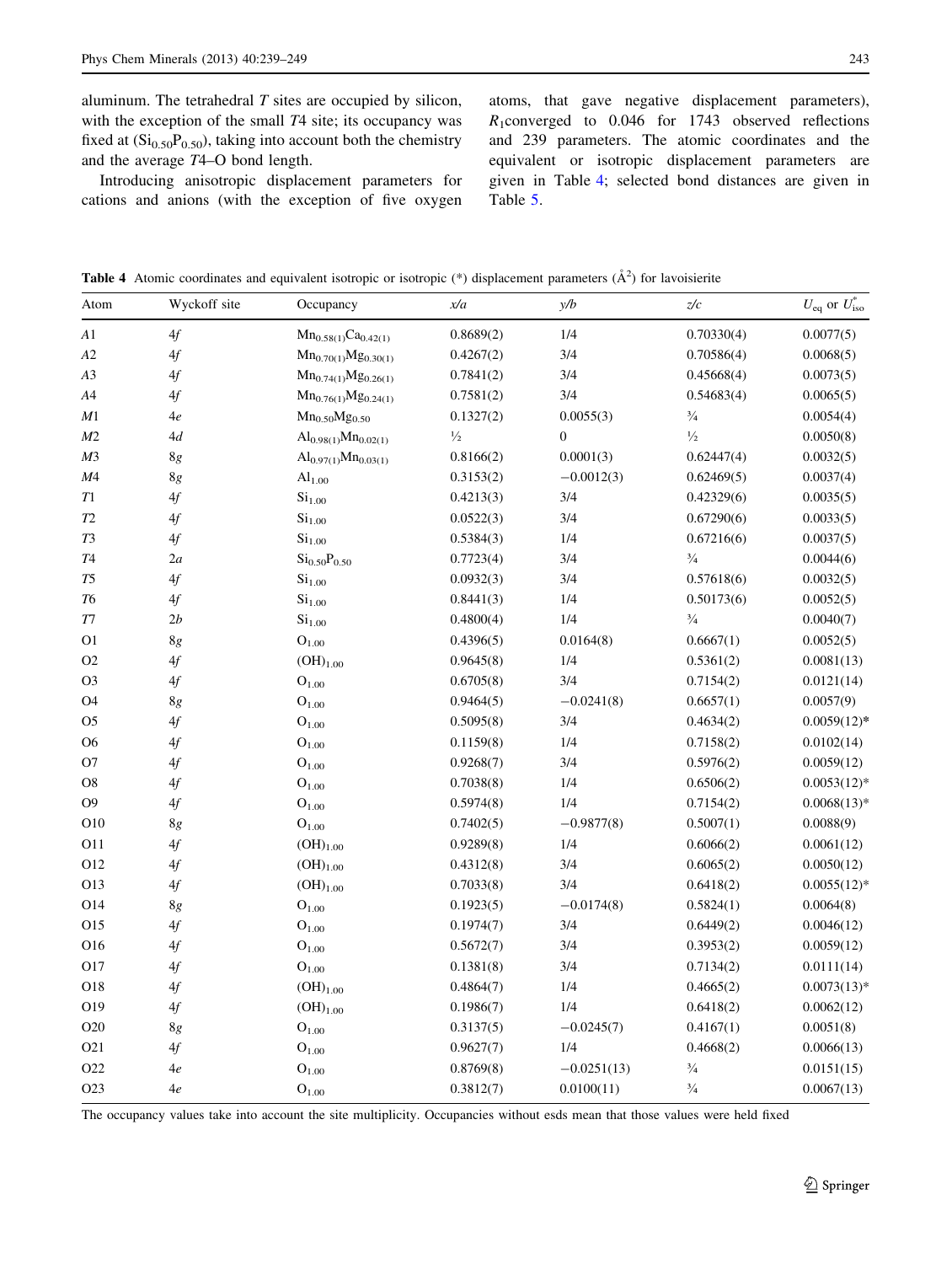#### <span id="page-5-0"></span>Description and discussion of the structure

## General features and cation coordination

The crystal structure of lavoisierite is formed by chains of edge-sharing M octahedra connected by ortho-, di-, and trisilicate groups (Fig. [1](#page-6-0)). A slightly smaller tetrahedron has a mixed (P, Si) occupancy. Sixfold to sevenfold coordinated A sites are hosted in the cavities of the structure.

The chains of octahedra are formed by four independent M site.

M1 is a distorted octahedron, with four shorter and two longer bonds, as observed in ''ardennites'' by Pasero et al. [\(1994](#page-10-0)). The distortion may be due to the presence of  $Mn^{3+}$ in this site, but an important role may be played also by the O22 site, which is linked to two cations with different charge, that is,  $(Mn^{3+}, Mg^{2+})$  at M1 and  $(P^{5+}, Si^{4+})$  at T4. This octahedron is bonded to the isolated T4 tetrahedron, to the middle-tetrahedron in the trisilicate groups, to the T2 tetrahedra. Along b, it forms chains of M1 octahedra through edge-sharing.

M2, M3, and M4 are Al-centered octahedra, with a small proportion of heavier cations, that is,  $Mn^{3+}$ . M2 is bonded to the T6 tetrahedra of the disilicate groups, to the isolated T1 tetrahedra, and forms chains of octahedra along b through edge-sharing. M3 and M4 octahedra forms chains

along [010] through edge-sharing, connected each other through silicate tetrahedra.

All the T sites but T4 host  $Si<sup>4+</sup>$  cations, whereas the T4 site is a mixed (P, Si) site. The average bond lengths of the Si tetrahedra range between 1.630 and 1.646  $\AA$ ; the T4 site is significantly smaller, with an average bond length of 1.570 Å, in agreement with the partial substitution of  $Si^{4+}$  by the smaller  $P^{\bar{5}+}$  cation. T1, T2, and T4 are isolated tetrahedra; T5 and T6 are bonded through corner-sharing, forming disilicate groups, whereas T3-T7-T3 form trisilicate groups.

The larger A sites are hosted in the cavities of the structure. A1 and A4 are sevenfold coordinated and are mixed  $(Mn^{2+}, Ca)$  and  $(Mn^{2+}, Mg)$  sites, with average bond length of 2.30 and 2.28  $\AA$ , respectively. The A2 and A3 sites are sixfold coordinated, with an average bond length of about  $2.23 \text{ Å}$ ; an additional bond at  $\sim$  2.95–3.00 Å arises the coordination number up to seven. These two sites are occupied by  $Mn^{2+}$ , with minor Mg.

## Bond-valence balance in lavoisierite

Table [6](#page-7-0) reports the bond valence sums (BVS) for the sites of lavoisierite, calculated following Brese and O'Keeffe [\(1991](#page-10-0)).

A sites are mixed manganese-, magnesium-, and calcium-bearing sites. During the bond valence calculation, it was assumed that  $Ca^{2+}$  is completely distributed at the A1

**Table 5** Selected bond distances  $(A)$  for lavoisierite

| A1 | $-O6$           | 2.195(7) | A2             | $-01 \times 2$  | 2.115(4) | A <sub>3</sub> | $-014 \times 2$ | 2.124(4) | A4 | $-020 \times 2$ | 2.172(4) |
|----|-----------------|----------|----------------|-----------------|----------|----------------|-----------------|----------|----|-----------------|----------|
|    | $-04 \times 2$  | 2.212(4) |                | $-O3$           | 2.148(7) |                | $-O2$           | 2.200(7) |    | $-018$          | 2.182(6) |
|    | $-022 \times 2$ | 2.346(5) |                | $-023 \times 2$ | 2.253(4) |                | $-010 \times 2$ | 2.255(5) |    | $-010 \times 2$ | 2.286(5) |
|    | $-O9$           | 2.401(7) |                | $-017$          | 2.523(7) |                | $-O5$           | 2.400(6) |    | $-O7$           | 2.381(6) |
|    | $-O8$           | 2.419(9) |                | Average         | 2.234    |                | Average         | 2.226    |    | $-021$          | 2.478(6) |
|    | Average         | 2.304    |                | $-015$          | 3.008(6) |                | $-016$          | 2.950(7) |    | Average         | 2.280    |
| M1 | $-06 \times 2$  | 1.900(4) | M <sub>2</sub> | $-018 \times 2$ | 1.905(4) | M <sub>3</sub> | $-013$          | 1.861(4) | M4 | $-012$          | 1.879(4) |
|    | $-017 \times 2$ | 2.002(4) |                | $-05 \times 2$  | 1.980(4) |                | $-011$          | 1.864(4) |    | $-019$          | 1.880(4) |
|    | $-O23$          | 2.159(6) |                | $-010 \times 2$ | 2.089(5) |                | $-O4$           | 1.900(4) |    | $-O1$           | 1.894(4) |
|    | $-O22$          | 2.230(7) |                |                 |          |                | $-O20$          | 1.903(4) |    | $-O14$          | 1.895(4) |
|    | Average         | 2.032    |                | Average         | 1.991    |                | $-O8$           | 1.994(4) |    | $-015$          | 1.916(4) |
|    |                 |          |                |                 |          |                | $-O7$           | 1.998(4) |    | $-016$          | 1.921(4) |
|    |                 |          |                |                 |          |                | Average         | 1.920    |    | Average         | 1.898    |
| T1 | $-020 \times 2$ | 1.621(4) | T2             | $-04 \times 2$  | 1.618(4) | T3             | $-01 \times 2$  | 1.612(4) | T4 | $-03 \times 2$  | 1.553(6) |
|    | $-016$          | 1.637(6) |                | $-015$          | 1.632(6) |                | $-O8$           | 1.645(6) |    | $-022 \times 2$ | 1.586(7) |
|    | $-O5$           | 1.668(6) |                | $-017$          | 1.673(6) |                | $-O9$           | 1.678(6) |    | Average         | 1.570    |
|    | Average         | 1.637    |                | Average         | 1.635    |                | Average         | 1.637    |    |                 |          |
| T5 | $-014 \times 2$ | 1.612(4) | T6             | $-010 \times 2$ | 1.644(5) | T7             | $-023 \times 2$ | 1.629(6) |    |                 |          |
|    | $-O7$           | 1.648(6) |                | $-O2$           | 1.644(6) |                | $-09 \times 2$  | 1.636(6) |    |                 |          |
|    | $-021$          | 1.660(6) |                | $-021$          | 1.652(7) |                | Average         | 1.632    |    |                 |          |
|    | Average         | 1.633    |                | Average         | 1.646    |                |                 |          |    |                 |          |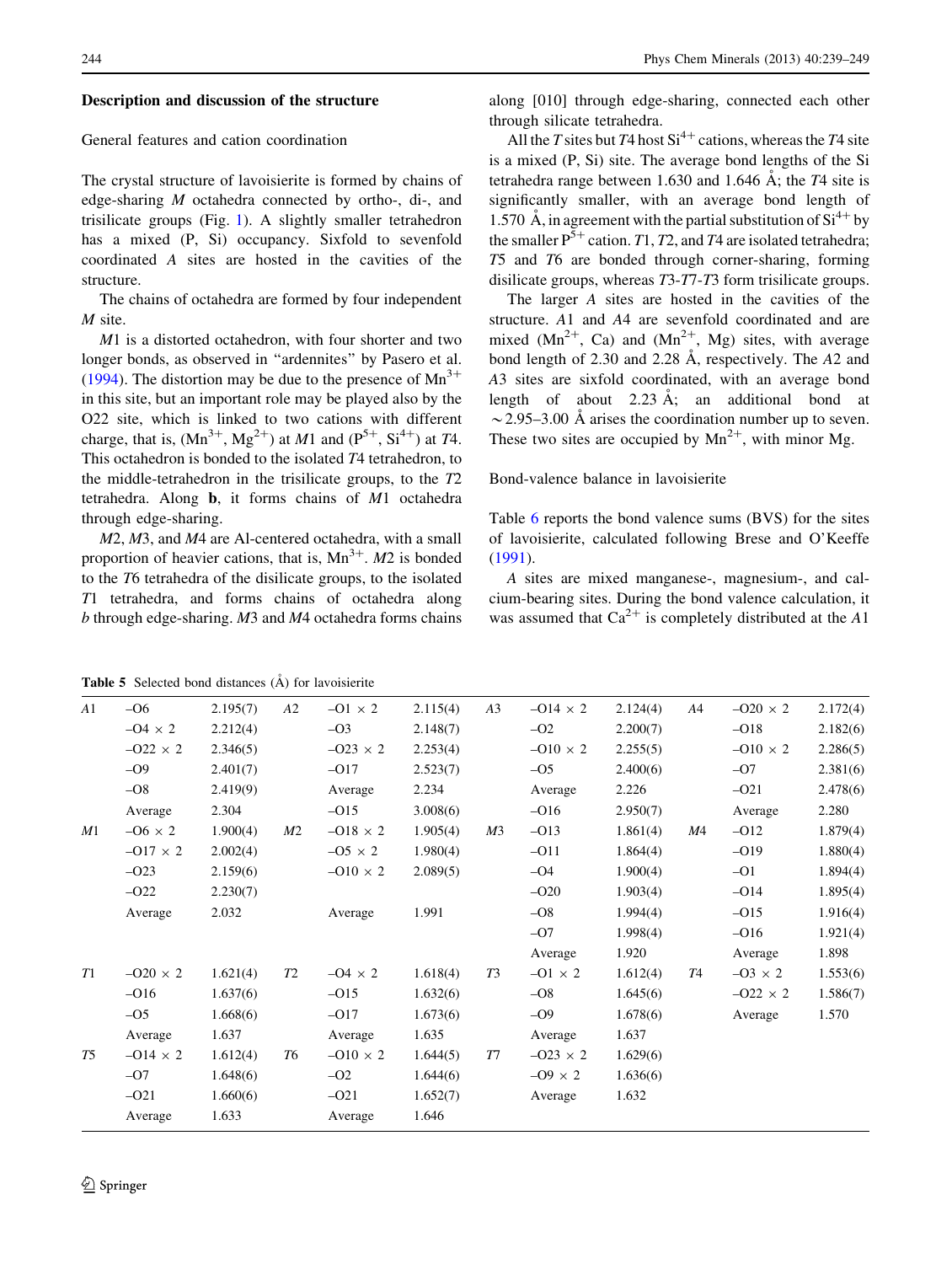<span id="page-6-0"></span>

Fig. 1 Crystal structure of lavoisierite, as seen down [010]

site, whereas the other three remaining sites have a mixed  $(Mn^{2+}$ ,  $Mg^{2+})$  occupancy. Owing to the slight oversaturation at A1 site and under saturation at A2, A3, and A4 sites, it is possible that the substitution of calcium and magnesium for manganese takes place randomly at all the four independent sites, since the refined site-scattering values of the four A sites are rather similar, that is, 22.9, 21.1, 21.6, and 21.8 electrons per formula unit (epfu) for A1, A2, A3, and A4 sites, respectively.

*M* sites can be divided into the mixed  $(Mn^{3+}, Mg^{2+})$  *M*1 site, on one side, and the three independent M2, M3, and M4 sites, on the other side. The latter are preferentially occupied by aluminum, with small substitutions by  $Mn^{3+}$ , Fe<sup>3+</sup>, Cr<sup>3+</sup>, and Ti<sup>4+</sup>, probably concentrated in M2.

M1 site is slightly oversaturated, deviating of about 12 % from the ideal value; probably, this deviation could be related with the uncertainties of the anion position, owing to the different crystal-chemical behavior of  $Mn^{3+}$ and  $Mg^{2+}$ , with the former displaying Jahn–Teller effect (Greenwood and Earnshaw [1997\)](#page-10-0). Another possibility is

that aluminum partially substitutes for magnesium, in agreement with the substitution required for the introduction of silicon in T4.

The discrepancy between the observed and expected BVS for the *M*2 site can be related with the substitution of the small  $Al^{3+}$  cation with larger ones, that is,  $Mn^{3+}$ ,  $Fe^{3+}$ ,  $Cr^{3+}$ . However, the refined site-scattering value, 13.2 epfu, does not indicate significant deviations from a full site occupancy by aluminum.

Considering the anions, the BVSs are significantly different from 2 valence units  $(vu)$  for O2, O3, O6, O11, O12, O13, O18, and O19. The examination of the O $\cdots$ O distances shorter than  $3.0 \text{ Å}$  between atoms not belonging to the same polyhedron suggests that those oxygens are involved in the hydrogen bond system (see Table [7](#page-8-0)). The under saturation of O3 and O6 oxygen atoms is removed by their linkages with O13 (for O3) and O19 (for O6); on the contrary, the remaining sites are occupied by hydroxyls. The allocation of hydroxyls results in 44 oxygens and 12 hydroxyls.

The chemical formula obtained through the structural study is  $(Mn_{6.00}Mg_{1.36}Ca_{0.64})_{\Sigma 8.00}[Al_{9.08}Mn_{0.92}(Mn_{1.00}$  $M_{[21.00)}]_{\Sigma12.00}(P_{0.50}Si_{0.50}O_4)(SiO_4)_4(Si_2O_7)_2(Si_3O_{10})(OH)_{12}$ This formula is not charge balanced, owing to the partial substitution of phosphorus by silicon, that requires an additional substitution. This issue is discussed in the following paragraph.

Phosphorus : silicon substitution at the T4 site

Ideally, lavoisierite should have  $[T^{4+}_{11}T^{5+}]$ ; in the studied sample, the  $T^{5+}$  cation is partially substituted by  $T^{4+}$ . The substitution of  $P^{5+}$  by  $Si^{4+}$  at the T4 site agrees with both chemical and structural data. In fact, chemical data show the presence of only 0.58 P apfu and an excess of Si (11.50 apfu); the average bond distance in the T4 site is in accord with a mixed (P, Si) site. Consequently, it is important to discuss the possible mechanism involved in  $P^{5+} \rightarrow Si^{4+}$  substitution.

We can hypothesize two possible mechanisms, involving both cation and anion sites:

1.  ${}^{T4}P^{5+} + {}^{M1}Mg^{2+} = {}^{T4}Si^{4+} + {}^{M1}Me^{3+}$ where  $Me^{3+} = Mn^{3+}$ ,  $Al^{3+}$ ; 2.  ${}^{T4}P^{5+} + {}^{O3}O^{2-} = {}^{T4}Si^{4+} + {}^{O3}OH^{-}$ .

Assuming a  $T4$  site population of  $P_{0.50}Si_{0.50}$ , the site occupancy of M1 site, according to the first mechanism, would be  $(Mn_{0.50}^{3+}Al_{0.25}Mg_{0.25})$ . This cation distribution matches well the refined electron density of M1 site. In fact, it corresponds to  $\sim$  18.8 *epfu*, to be compared with the refined value of 18.5 epfu. In this way, the slight oversaturation observed in the BVS would be removed, obtaining 2.71 *vu*, to be compared with an expected value of 2.75 *vu*.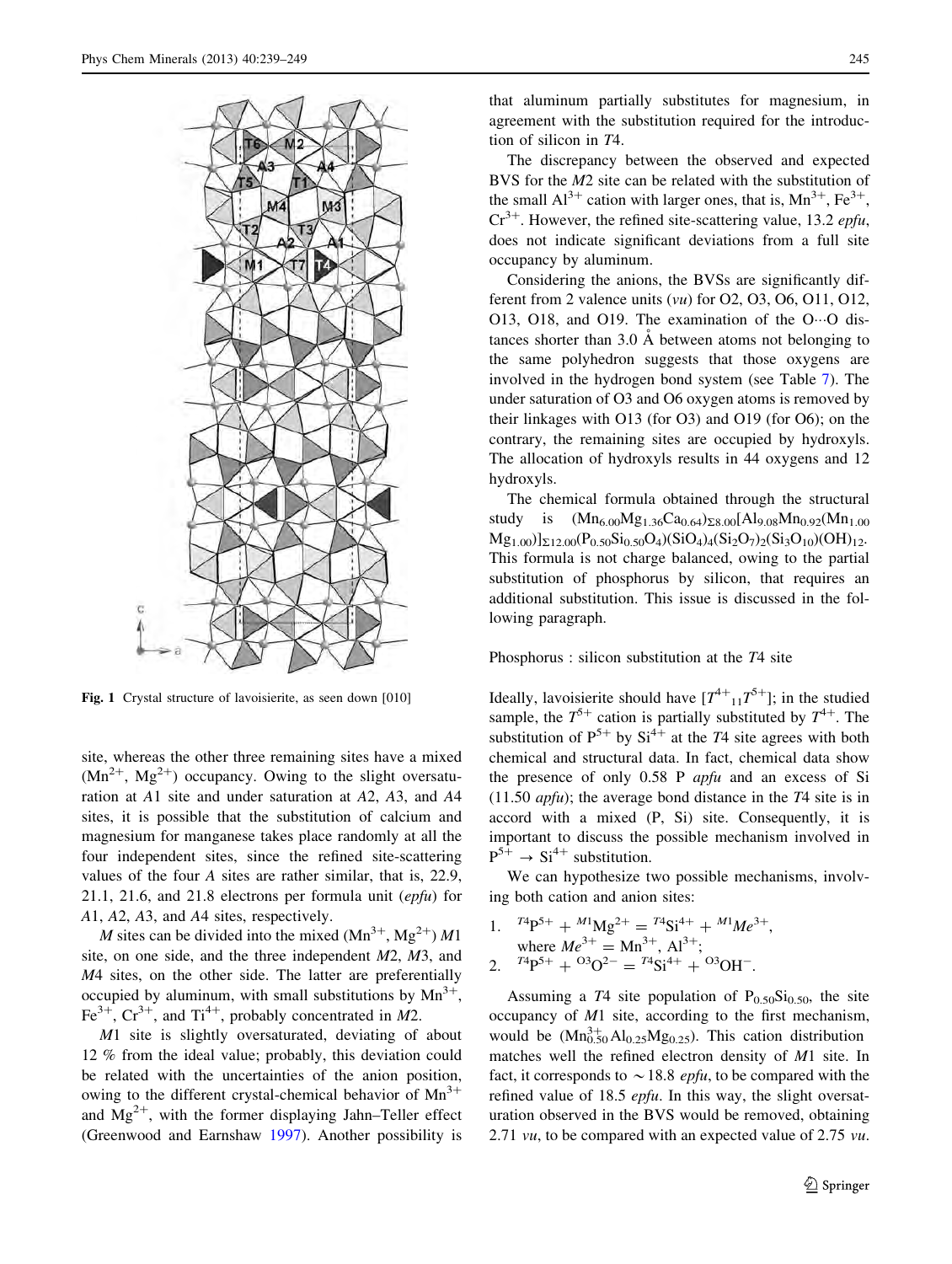| Site             | A1        | $\boldsymbol{A2}$ | A3      | A4      | M1        | M2        | M <sub>3</sub> | M4       | ${\cal T}1$ | ${\cal T}2$ | T3      | <b>T4</b> | T5      | <b>T6</b> | T7      |      | $\Sigma v$ (O–X) $\Sigma v$ (O–X) <sup>\$</sup> | Species      |
|------------------|-----------|-------------------|---------|---------|-----------|-----------|----------------|----------|-------------|-------------|---------|-----------|---------|-----------|---------|------|-------------------------------------------------|--------------|
| O <sub>1</sub>   |           | $0.39*$           |         |         |           |           |                | 0.52     |             |             | $1.03*$ |           |         |           |         | 1.94 | 1.94                                            | $\rm O^{2-}$ |
| O2               |           |                   | 0.31    |         |           |           |                |          |             |             |         |           |         | 0.95      |         | 1.26 | 0.99                                            | $OH^-$       |
| O <sub>3</sub>   |           | 0.35              |         |         |           |           |                |          |             |             |         | $1.18*$   |         |           |         | 1.53 | 1.74                                            | $O^{2-}$     |
| <b>O4</b>        | $0.40*$   |                   |         |         |           |           | 0.52           |          |             | $1.02*$     |         |           |         |           |         | 1.94 | 1.94                                            | $O^{2-}$     |
| O <sub>5</sub>   |           |                   | 0.18    |         |           | $0.41***$ |                |          | 0.89        |             |         |           |         |           |         | 1.89 | 1.89                                            | $O^{2-}$     |
| O <sub>6</sub>   | 0.42      |                   |         |         | $0.63***$ |           |                |          |             |             |         |           |         |           |         | 1.68 | 1.85                                            | $\rm O^{2-}$ |
| O7               |           |                   |         | 0.19    |           |           | $0.40**$       |          |             |             |         |           | 0.94    |           |         | 1.93 | 1.93                                            | $O^{2-}$     |
| O8               | 0.23      |                   |         |         |           |           | $0.40**$       |          |             |             | 0.95    |           |         |           |         | 1.98 | 1.98                                            | $\rm O^{2-}$ |
| O <sub>9</sub>   | 0.24      |                   |         |         |           |           |                |          |             |             | 0.86    |           |         |           | $0.97*$ | 2.07 | 2.07                                            | $O^{2-}$     |
| O10              |           |                   | $0.27*$ | $0.25*$ |           | $0.31*$   |                |          |             |             |         |           |         | $0.95*$   |         | 1.78 | 1.78                                            | $O^{2-}$     |
| O11              |           |                   |         |         |           |           | $0.57**$       |          |             |             |         |           |         |           |         | 1.14 | 1.17                                            | $OH^-$       |
| O12              |           |                   |         |         |           |           |                | $0.54**$ |             |             |         |           |         |           |         | 1.08 | 1.03                                            | $OH^-$       |
| O13              |           |                   |         |         |           |           | $0.57**$       |          |             |             |         |           |         |           |         | 1.14 | 1.16                                            | $OH^-$       |
| O14              |           |                   | $0.38*$ |         |           |           |                | 0.52     |             |             |         |           | $1.03*$ |           |         | 1.93 | 1.93                                            | $O^{2-}$     |
| O15              |           | 0.03              |         |         |           |           |                | $0.49**$ |             | 0.98        |         |           |         |           |         | 1.96 | 1.96                                            | $O^{2-}$     |
| O16              |           |                   | 0.04    |         |           |           |                | $0.48**$ | 0.97        |             |         |           |         |           |         | 1.97 | 1.97                                            | $O^{2-}$     |
| O17              |           | 0.13              |         |         | $0.48***$ |           |                |          |             | 0.88        |         |           |         |           |         | 1.97 | 1.97                                            | $O^{2-}$     |
| O18              |           |                   |         | 0.33    |           | $0.51***$ |                |          |             |             |         |           |         |           |         | 1.35 | 1.17                                            | $OH^-$       |
| O19              |           |                   |         |         |           |           |                | $0.54**$ |             |             |         |           |         |           |         | 1.08 | 1.15                                            | $OH^-$       |
| O20              |           |                   |         | $0.34*$ |           |           | 0.51           |          | $1.01*$     |             |         |           |         |           |         | 1.86 | 1.85                                            | $O^{2-}$     |
| O21              |           |                   |         | 0.15    |           |           |                |          |             |             |         |           | 0.91    | 0.93      |         | 1.99 | 1.99                                            | $O^{2-}$     |
| O22              | $0.28***$ |                   |         |         | 0.26      |           |                |          |             |             |         | $1.08*$   |         |           |         | 1.90 | 1.90                                            | $O^{2-}$     |
| O <sub>2</sub> 3 |           | $0.27***$         |         |         | 0.31      |           |                |          |             |             |         |           |         |           | $0.99*$ | 1.84 | 1.84                                            | $O^{2-}$     |
| $\Sigma v$ (X-O) | 2.25      | 1.83              | 1.83    | 1.85    | 2.79      | 2.46      | 2.97           | 3.09     | 3.88        | 3.90        | 3.87    | 4.52      | 3.91    | 3.78      | 3.92    |      |                                                 |              |
| Expected value   | 2.00      | 2.00              | 2.00    | 2.00    | 2.50      | 3.00      | 3.00           | 3.00     | 4.00        | 4.00        | 4.00    | 4.50      | 4.00    | 4.00      | 4.00    |      |                                                 |              |

<span id="page-7-0"></span>

| <b>Table 6</b> Bond–valence calculations for lavoisierite, according to Brese and O'Keeffe (1991) |  |
|---------------------------------------------------------------------------------------------------|--|
|---------------------------------------------------------------------------------------------------|--|

\* Two bonds for each cation

\*\* Two bonds for each anion

\$ Bond valence sum obtained after considering the hypothesized hydrogen bonds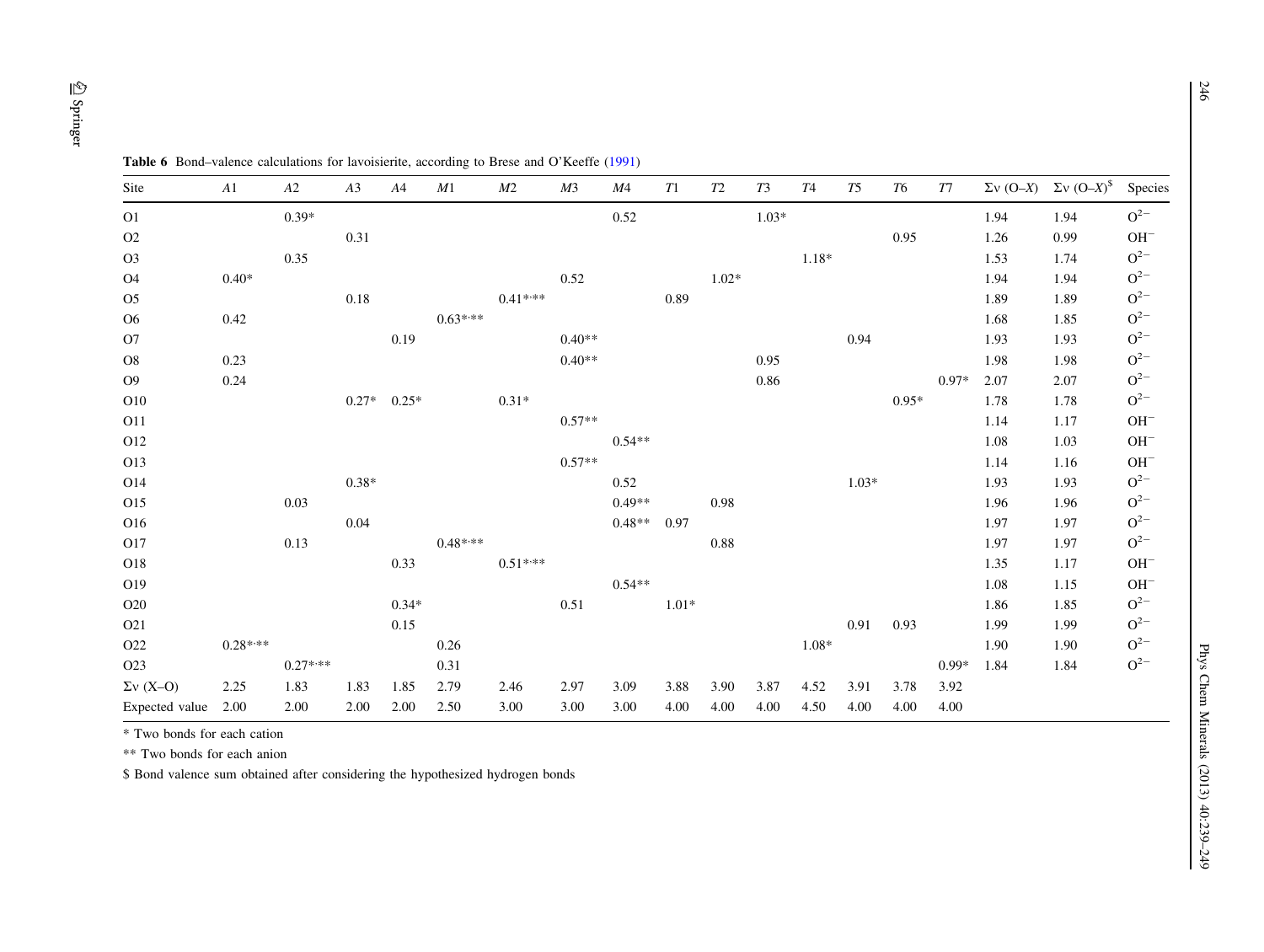<span id="page-8-0"></span>**Table 7** O $\cdots$ O distances (in  $\AA$ ) in the suggested hydrogen-bonding scheme, with corresponding bond-valence values (vu) according to Ferraris and Ivaldi ([1988\)](#page-10-0)

| $O \cdots O$ bond donor $\rightarrow$ acceptor | d(A)     | vu   |
|------------------------------------------------|----------|------|
| $O2(OH) \rightarrow O11(OH)$                   | 2.623(8) | 0.27 |
| $O11$ (OH) $\rightarrow$ O19 (OH)              | 2.680(9) | 0.24 |
| $O13(OH) \rightarrow O3(O)$                    | 2.738(8) | 0.21 |
| $O12$ (OH) $\rightarrow$ O13 (OH)              | 2.700(8) | 0.23 |
| $O18$ (OH) $\rightarrow$ O12 (OH)              | 2.790(8) | 0.19 |
| $O19(OH) \rightarrow O6(O)$                    | 2.830(8) | 0.17 |

Unfortunately, such a distribution involves a lower magnesium and a higher aluminum content than those observed.

The second mechanism could lead to the hydroxylation of O3 site. BVS indicates that this anion site is under satured and consequently it could be potentially a mixed (O, OH) site. Also in this case, an unequivocal confirmation of our hypothesis is lacking.

#### Relationship with other species

Lavoisierite is chemically and structurally related to sur-sassite and "ardennite" (Fig. 2; Table [8](#page-9-0)); repeats along **a** and **b** are similar for all minerals, whereas  $c_{(Lav)} =$  $c<sub>(Ard)</sub> + 2c<sub>(Srs)</sub>sinβ$ . As previously described, in sursassite, chains of edge-sharing octahedra are connected to each other through  $SiO<sub>4</sub>$  and  $Si<sub>2</sub>O<sub>7</sub>$  groups; in "ardennite," columns of edge-sharing octahedra are bonded by means of  $SiO<sub>4</sub>$  and  $Si<sub>3</sub>O<sub>10</sub>$  groups. In lavoisierite, both modes of connection are present: there are slabs with  $SiO<sub>4</sub>$  and  $Si<sub>2</sub>O<sub>7</sub>$ 

groups (sursassite-type slab) and slabs with  $SiO<sub>4</sub>$  and  $Si<sub>3</sub>O<sub>10</sub>$  groups (ardennite-type slab). The regular alternation, along [001], of sursassite-type and ardennite-type slabs, in 1:1 ratio, gives rise to the crystal structure of lavoisierite. Its ideal chemical formula may be obtained as the result of the sum of the chemical formulae of sursassite and "ardennite," as follows:

| Sursassite:   | $Mn42+$     | Al6              | $(SiO_4)_2(Si_2O_7)_2$           | (OH) <sub>6</sub> |
|---------------|-------------|------------------|----------------------------------|-------------------|
| "Ardennite":  | $Mn42+$     | $M_5^{3+}$ Mg    | $(SiO_4)_2(T^5+O_4)(Si_3O_{10})$ | $(OH)_{6}$        |
| Lavoisierite: | $Mn_s^{2+}$ | $M_{11}^{3+}$ Mg | $(SiO_4)_4(Si_2O_7)_2$           | $(OH)_{12}$       |
|               |             |                  | $(T^{5+}O_4)(Si_3O_{10})$        |                   |

Here,  $M^{3+} = Al^{3+}$ ,  $Mn^{3+}$ ;  $T = As^{5+}$  in ardennite-(As),  $V^{5+}$  in ardennite-(V),  $P^{5+}$  in lavoisierite. In the ardennite series, there are two mineral species, ardennite-(As) and ardennite-(V), in which the dominant  $T^{5+}$  cations are arsenic and vanadium, respectively (Barresi et al. [2007](#page-10-0)). Lavoisierite is the first case in which phosphorus is the dominant  $T^{5+}$  cation. The occurrence of  $T^{5+}$  in place of silicon at the insulated T4 tetrahedra is related to local charge balance requirements.

Pasero and Reinecke ([1991\)](#page-10-0) described an ''anomalous ardennite'' from Evvia Island, Greece, with a very high Si/  $(As + V + P)$  ratio, having a chemical composition  $(Mn_{2.62}^{2+}Ca_{0.90}Mg_{0.44})_{\Sigma3.96}(Al_{4.16}Mn_{1.18}^{3+}Mg_{0.34}Fe_{0.25}^{3+}Ti_{0.04}$  $Cu_{0.03}S_{\Sigma 6.00}(Si_{5.78}As_{0.20}P_{0.04}V_{0.01}S_{\Sigma 6.03}O_{22}(OH)_{6}.$  A HRTEM study of this phase indicated the widespread occurrence of domains with a 37  $\AA$  c periodicity, which were interpreted by Pasero and Reinecke [\(1991](#page-10-0)) as a non-MDO polytype of "ardennite". Actually, this domain could be a new phase



Fig. 2 Comparison between the crystal structures of lavoisierite, "ardennite," and sursassite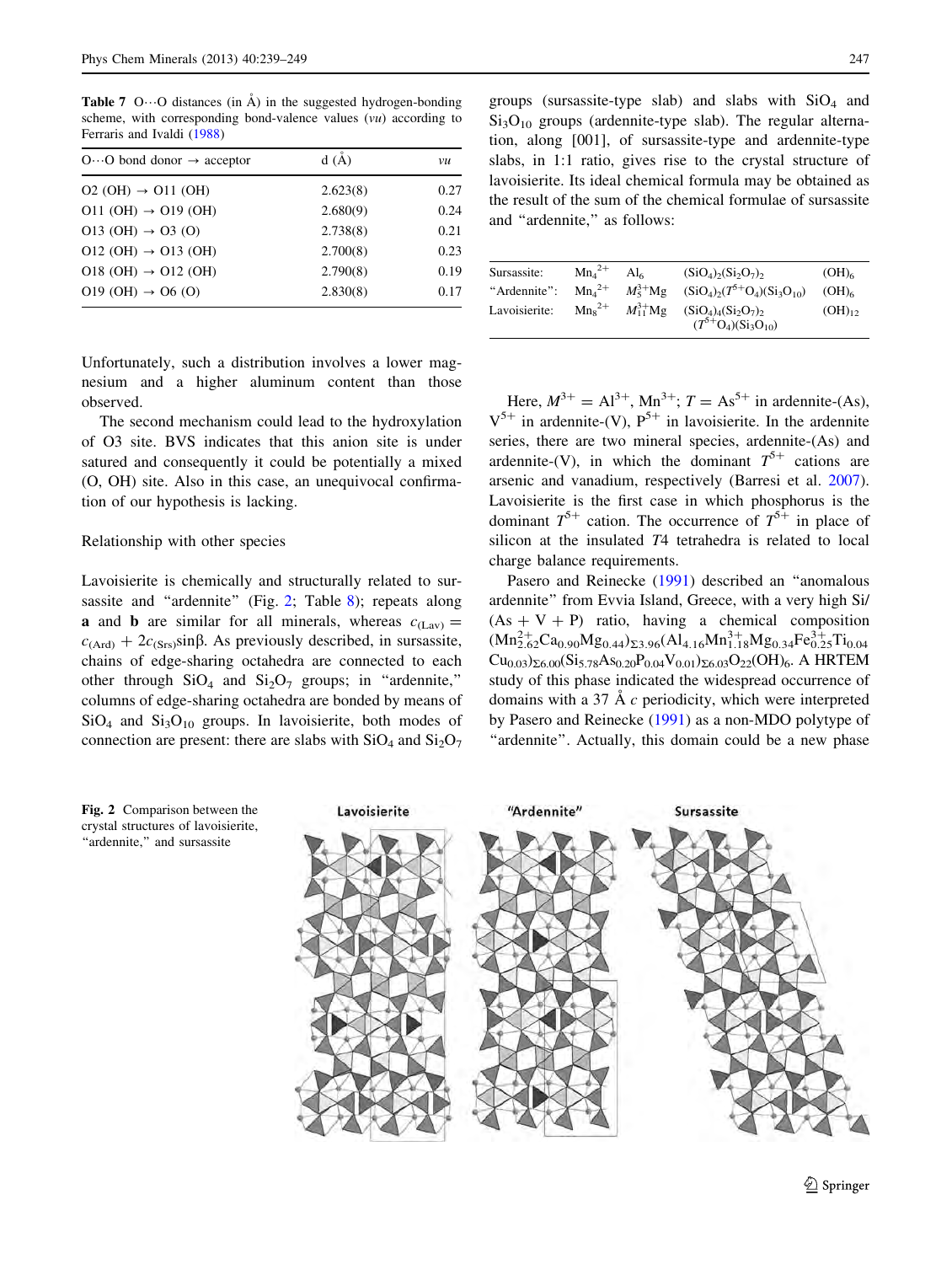<span id="page-9-0"></span>Table 8 Structurally related mixed-anion sorosilicates

|                         | $a(\dot{A})$ | $b(\AA)$ | c(A)                              | $\alpha$ <sup>o</sup> ) | $\beta$ <sup>o</sup> ) | $\gamma$ <sup>(°)</sup> | s.g.               | Chemical formula                                                               | Reference         |
|-------------------------|--------------|----------|-----------------------------------|-------------------------|------------------------|-------------------------|--------------------|--------------------------------------------------------------------------------|-------------------|
| Lavoisierite            | 8.69         | 5.78     | 36.95                             | 90                      | 90                     | 90                      | Pnmm               | $Mn_8[A1_{10}(Mn^{3+}Mg)](PO_4)(SiO_4)_4(Si_2O_7)_2(Si_3O_{10})(OH)_{12}$      | $\lceil 1 \rceil$ |
| Ardennite group         |              |          |                                   |                         |                        |                         |                    |                                                                                |                   |
| Ardennite-(As)          | 8.71         | 5.81     | 18.52                             | 90                      | 90                     | 90                      | Pnmm               | $Mn_4(Al_5Mg)(AsO_4)(SiO_4)_2(Si_3O_{10})(OH)_6$                               | $[2]$             |
| $Ardennite-(V)$         | 8.76         | 5.84     | 18.56                             | 90                      | 90                     | 90                      | Pnmm               | $Mn_4(Al_5Mg)(VO_4)(SiO_4)_2(Si_3O_{10})(OH)_6$                                | $[3]$             |
| Sursassite group        |              |          |                                   |                         |                        |                         |                    |                                                                                |                   |
| Macfallite              | 8.97         | 6.09     | 10.24                             | 90                      | 110.8                  | 90                      | P2 <sub>1</sub> /m | $Ca_4Mn_6^{3+}[(SiO_4)(Si_2O_7)]_2(OH)_6$                                      | [4]               |
| Sursassite              | 8.70         | 5.79     | 9.78                              | 90                      | 108.9                  | 90                      | $P2_1/m$           | $Mn_4Al_6[(SiO_4)(Si_2O_7)]_2(OH)_6$                                           | $\left[5\right]$  |
| Pumpellyite-group       |              |          |                                   |                         |                        |                         |                    |                                                                                |                   |
| Julgoldite- $(Fe^{2+})$ | 8.92         | 6.08     | 19.43                             | 90                      | 97.6                   | 90                      | A2/m               | $Ca_4(Fe_4^{3+}Fe_2^{2+})[(SiO_4)(Si_2O_7)]_2(OH)_4.2H_2O$                     | [6]               |
| Julgoldite- $(Fe3+)$    | 8.89         | 6.06     | 19.33                             | 90                      | 97.5                   | 90                      | A2/m               | $Ca_4(Fe_4^{3+}Fe_2^{3+})[(SiO_4)(Si_2O_7)]_2O_2(OH)_2.2H_2O$                  | [7]               |
| Julgoldite- $(Mg)$      |              |          | No unit-cell parameters available |                         |                        |                         |                    | $Ca_4(Fe_4^{3+}Mg_2)[(SiO_4)(Si_2O_7)]_2$ (OH) <sub>4</sub> .2H <sub>2</sub> O | [8]               |
| Okhotskite              | 8.89         | 6.00     | 19.53                             | 90                      | 97.1                   | 90                      | A2/m               | $Ca_4(Mn^{2+}Mg, Mn^{3+}, Al, Fe^{3+})_6[(SiO_4)(Si_2O_7)]_2(O, OH)_6$         | [9]               |
| Poppiite                | 8.88         | 6.04     | 19.29                             | 90                      | 97.3                   | 90                      | A2/m               | $Ca_4(V^{3+},Fe^{3+},Mg,Mn^{2+})_2(V^{3+},Al)_4(Si,Al)_6O_{21}(OH)_7$          | [10]              |
| Pumpellyite-(Al)        | 8.82         | 5.90     | 19.13                             | 90                      | 97.3                   | 90                      | A2/m               | $Ca4Al6[(SiO4)(Si2O7)]2(OH)4·2H2O$                                             | $[11]$            |
| Pumpellyite- $(Fe2+)$   | 8.84         | 5.95     | 19.18                             | 90                      | 97.5                   | 90                      | A2/m               | $Ca_4(Al_4Fe_2^{2+})[(SiO_4)(Si_2O_7)]_2(OH)_4.2H_2O$                          | $[12]$            |
| Pumpellyite- $(Fe3+)$   | 8.82         | 5.94     | 19.13                             | 90                      | 97.5                   | 90                      | A2/m               | $Ca_4(Al_4Fe_2^{3+})[(SiO_4)(Si_2O_7)]_2O_2(OH)_2.2H_2O$                       | [8]               |
| Pumpellyite-(Mg)        | 8.82         | 5.92     | 19.13                             | 90                      | 97.4                   | 90                      | A2/m               | $Ca_4(Al_4Mg_2)[(SiO_4)(Si_2O_7)]_2(OH)_4.2H_2O$                               | $[12]$            |
| Pumpellyite-(Mn)        | 8.85         | 5.93     | 19.12                             | 90                      | 97.0                   | 90                      | A2/m               | $Ca_4(Al_4Mn_2^{2+})[(SiO_4)(Si_2O_7)]_2(OH)_4.2H_2O$                          | $[13]$            |
| Shuiskite               | 8.90         | 5.84     | 19.41                             | 90                      | 98.0                   | 90                      | A2/m               | $Ca_4[(Cr, Al)_4(Mg, Al)_2][(Si, Al)O_4]_2(Si_2O_7)_2(O, OH)_6$                | $[14]$            |

[1] this work; [2] Donnay and Allmann ([1968\)](#page-10-0); [3] Barresi et al. [\(2007\)](#page-10-0); [4] Moore et al. [\(1985](#page-10-0)); [5] Mellini et al. ([1984\)](#page-10-0); [6] Allmann and Donnay (1973); [7] Artioli et al. (2003); [8] Passaglia and Gottardi [\(1973](#page-10-0)); [9] Togari and Akasaka ([1987\)](#page-10-0); [10] Brigatti et al. [\(2006](#page-10-0)); [11] Hatert et al. ([2007\)](#page-10-0); [12] Artioli and Geiger (1994); [13] Artioli et al. (1996); [14] Ivanov et al. ([1981\)](#page-10-0)

structurally related to lavoisierite, with  $Si > P$  at the T4 site.

## Summary and conclusion

Lavoisierite is the paradigm of the words by Galileo Galilei (Dialog concerning the two chief world systems—The second day; Florence 1632) «Nature does not act by means of many things when it can do so by means of few», used by Ferraris et al. [\(2008](#page-10-0)) in the introduction of their book about modular crystallography.

Lavoisierite is in fact an amazing example of polysomatism, being composed by alternating ''ardennitelike'' and ''sursassite-like'' slabs. This alternation gives rise to a peculiar crystal structure, showing three different kinds of polymerization of  $SiO<sub>4</sub>$  tetrahedra, that is,  $SiO<sub>4</sub>$ ,  $Si<sub>2</sub>O<sub>7</sub>$ , and  $Si<sub>3</sub>O<sub>10</sub>$  groups. Only another silicate displays three different kinds of  $SiO<sub>4</sub>$  polymers, that is, charoite, showing the presence of  $\left[Si_6O_{17}\right]^{10}$ ,  $[\text{Si}_{12}\text{O}_{30}]^{12-}$ , and  $[\text{Si}_{17}\text{O}_{43}]^{18-}$  chains (Rozhdestvenskaya et al. [2010](#page-10-0)).

The role of P as pentavalent cation in ''ardennite-like'' slab and the substitution of  $P^{5+}$  by  $Si^{4+}$  open other research fields, suggesting the possibility of other new mineral phases (e.g. an hypothetical ''ardennite-(P)'' and a Si-analog of lavoisierite) among the mixed-anion silicates.

Acknowledgments The authors wish to thank Antonello Barresi who provided with the first studied specimens. The constructive suggestions of Jirí Sejkora and an anonymous referee helped us in improving the paper. Financial support by MIUR (PRIN 2009 project ''Structure, microstructure and properties of minerals'') is acknowledged.

#### References

- Allmann R (1984) Die Struktur des Sursassits und ihre Beziehung zur Pumpellyit- und Ardennitstruckur. Fortschr Mineral Beiheft 62:3–4
- Allmann R, Donnay G (1971) Structural relation between pumpellyite and ardennite. Acta Crystallogr B27:1871–1875
- Allmann R, Donnay G (1973) The crystal structure of julgoldite. Mineral Mag 39:271–281
- Artioli G, Geiger CA (1994) The crystal chemistry of pumpellyite: an X-ray Rietveld refinement and <sup>57</sup>Fe Mössbauer study. Phys Chem Miner 20:443–453
- Artioli G, Pavese A, Bellotto M, Collins SP, Lucchetti G (1996) Mn crystal chemistry in pumpellyite: a resonant scattering powder diffraction Rietveld study using synchrotron radiation. Am Mineral 81:603–610
- Artioli G, Geiger CA, Dapiaggi M (2003) The crystal chemistry of julgoldite-Fe<sup>3+</sup> from Bombay, India, studied using synchrotron